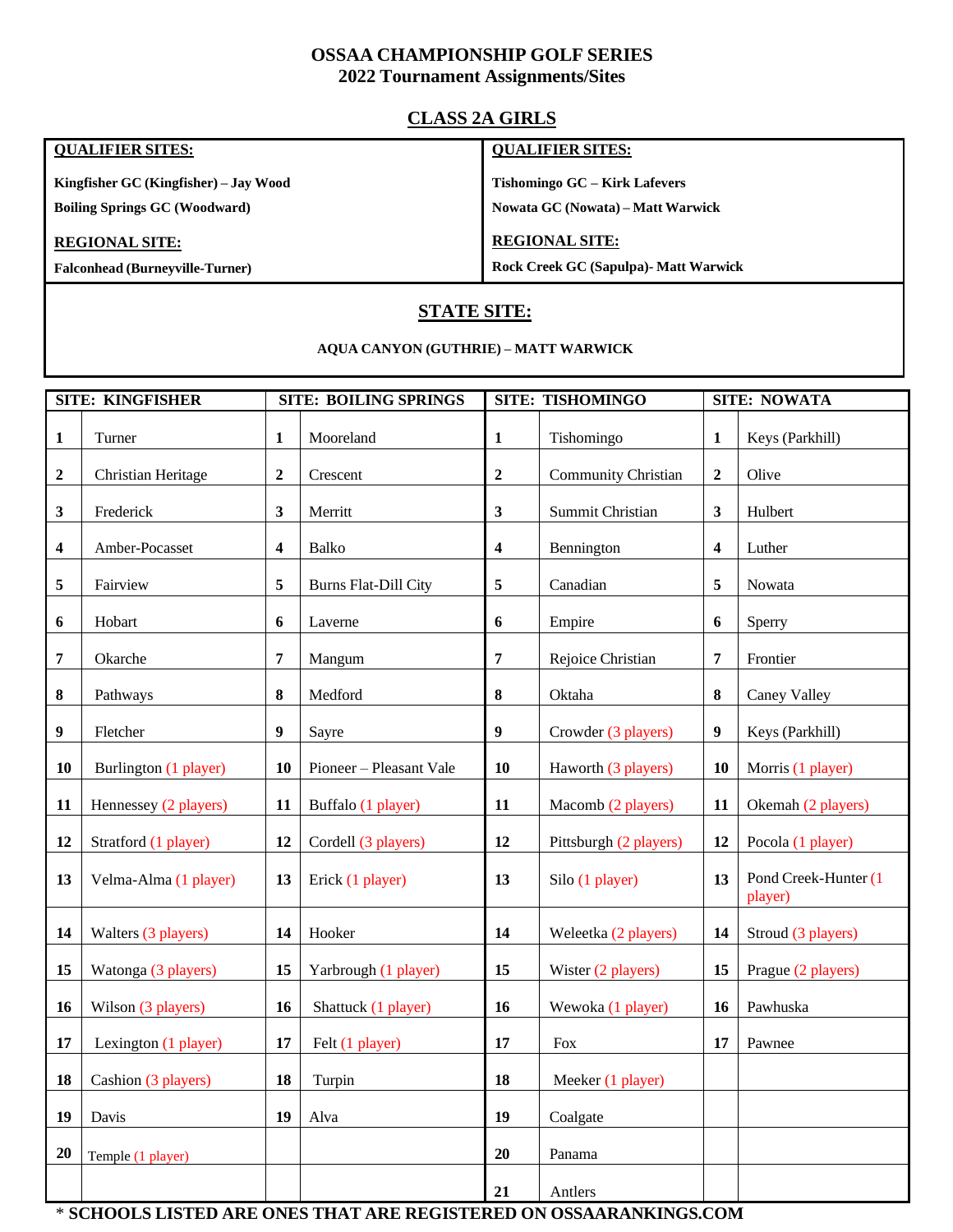## **OSSAA CHAMPIONSHIP GOLF SERIES Tournament Assignments/Sites**

### **CLASS 3A GIRLS**

| <b>QUALIFIER SITES: CANCELLED</b>        | <b>QUALIFIER SITES: CANCELLED</b> |  |  |  |
|------------------------------------------|-----------------------------------|--|--|--|
| <b>REGIONAL SITE:</b>                    | <b>REGIONAL SITE:</b>             |  |  |  |
| Arrowhead GC – (Eufaula) – David Shannon | <b>Purcell GC – Mike Gowens</b>   |  |  |  |
|                                          |                                   |  |  |  |
| <b>STATE SITE:</b>                       |                                   |  |  |  |

### **LAKE MURRAY GC (ARDMORE) – David Shannon**

| <b>ARROWHEAD GC</b>     |                           |                         | <b>Purcell GC</b>    |  |  |
|-------------------------|---------------------------|-------------------------|----------------------|--|--|
| $\mathbf{1}$            | Atoka                     | $\mathbf{1}$            | Bethel               |  |  |
| $\boldsymbol{2}$        | <b>Beggs</b>              | $\boldsymbol{2}$        | Crossings Christian  |  |  |
| 3                       | Berryhill                 | $\mathbf{3}$            | Dickson              |  |  |
| $\overline{\mathbf{4}}$ | Cascia Hall               | $\overline{\mathbf{4}}$ | Heritage Hall        |  |  |
| 5                       | Dewey                     | 5                       | Idabel               |  |  |
| 6                       | Eufaula                   | 6                       | Lone Grove           |  |  |
| $\overline{7}$          | Henryetta                 | $\overline{7}$          | Marlow               |  |  |
| 8                       | Holland Hall              | 8                       | Mount St. Mary       |  |  |
| $\boldsymbol{9}$        | Lincoln Christian         | $\boldsymbol{9}$        | OK. Christian Acad.  |  |  |
| 10                      | Metro Christian           | 10                      | OK Christian Sch.    |  |  |
| 11                      | Seq. Tahlequah            | 11                      | Pauls Valley         |  |  |
| 12                      | Stigler                   | 12                      | Perry                |  |  |
| 13                      | Verdigris                 | 13                      | Washington           |  |  |
| 14                      | Vinita                    | 14                      | Chandler (3 players) |  |  |
| 15                      | Kiefer (1 player)         | 15                      | Comanche (2 players) |  |  |
| 16                      | Seq. Claremore (1 player) | 16                      | Kingston (2 players) |  |  |
| 17                      | Checotah                  | 17                      | Lindsay (3 players   |  |  |
| 18                      | Inola                     | 18                      | Roland               |  |  |
| 19                      | Regent Prep               | 19                      | Blackwell            |  |  |
| 20                      | Kansas                    | 20                      | Chisholm (1 player)  |  |  |
|                         |                           | 21                      | Purcell (1 player)   |  |  |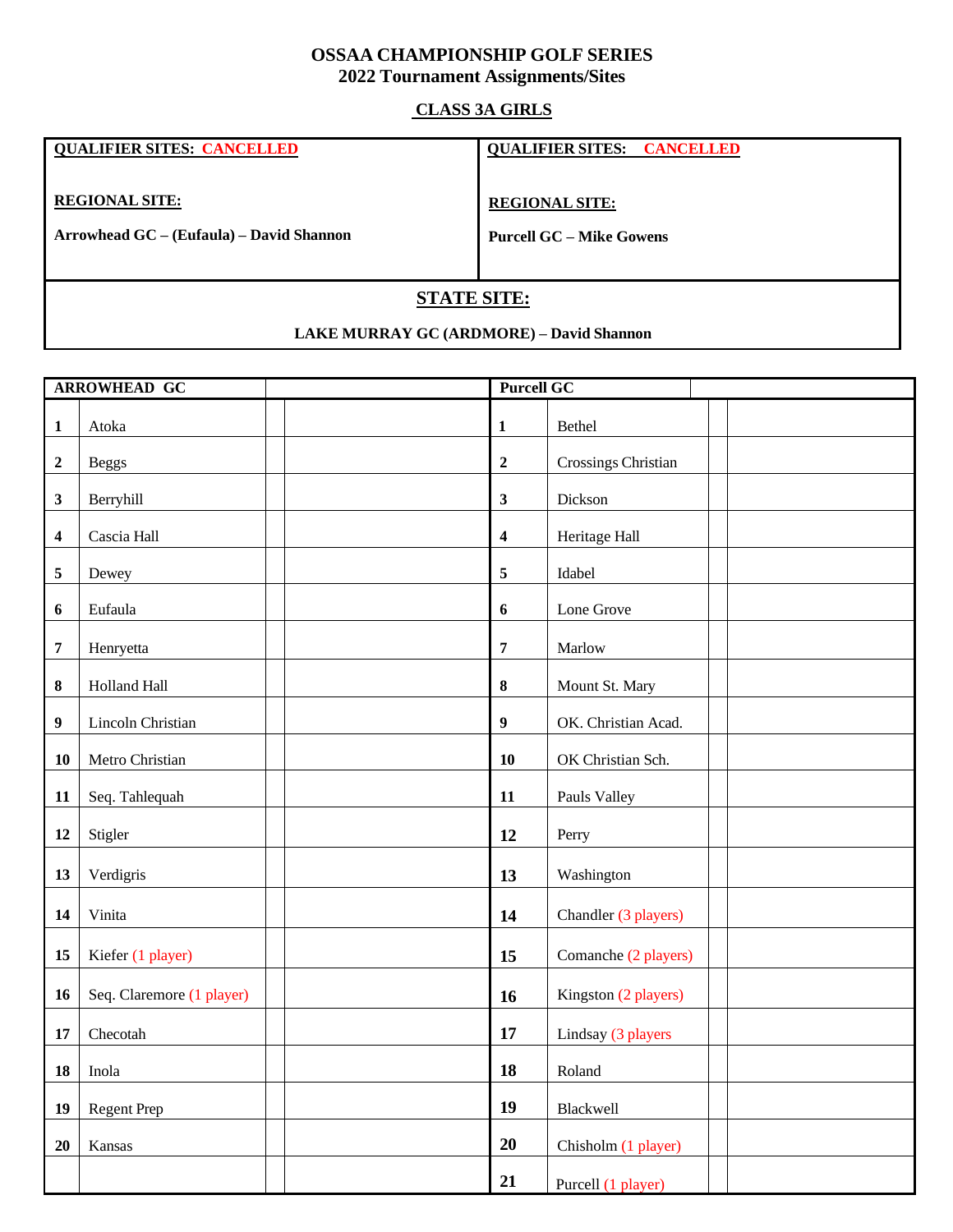## **OSSAA CHAMPIONSHIP GOLF SERIES 2022 Tournament Assignments/Sites CLASS 4A GIRLS**

# **REGIONAL SITE:**

**Kingfisher GC – Jay Wood**

### **REGIONAL SITE:**

**Jimmy Austin (Seminole) -**

**Elk City CC -**

**Pryor Creek (Pryor) -**

# **STATE SITE:**

#### **BUFFALO ROCK GC – GARY HENDRIX/CHUCK LONDON**

| <b>SITE: PRYOR</b> |                     | <b>SITE: Seminole</b> |                   |                         | <b>SITE: KINGFISHER</b>              |                         | <b>SITE: Elk City</b> |  |
|--------------------|---------------------|-----------------------|-------------------|-------------------------|--------------------------------------|-------------------------|-----------------------|--|
| $\mathbf{1}$       | Ft. Gibson          | $\mathbf{1}$          | Ada               | $\mathbf{1}$            | Blanchard                            | $\mathbf{1}$            | Anadarko              |  |
| $\boldsymbol{2}$   | <b>Locust Grove</b> | $\boldsymbol{2}$      | <b>Bristow</b>    | $\boldsymbol{2}$        | Classen SAS at NE                    | $\boldsymbol{2}$        | <b>Bridge Creek</b>   |  |
| $\mathbf{3}$       | Mannford            | 3                     | <b>Broken Bow</b> | 3                       | Cushing                              | 3                       | Clinton               |  |
| 4                  | McLain              | 4                     | <b>Byng</b>       | $\overline{\mathbf{4}}$ | Kingfisher                           | $\overline{\mathbf{4}}$ | Elk City              |  |
| 5                  | Miami               | 5                     | Catoosa           | 5                       | Madill                               | 5                       | Harrah                |  |
| 6                  | Oolagah             | 6                     | Cleveland         | 6                       | Newcastle                            | 6                       | North Rock Creek      |  |
| 7                  | Poteau              | 7                     | Hilldale          | 7                       | Perkins-Tryon                        | 7                       | Woodward              |  |
| $\bf 8$            | Pryor               | 8                     | Muldrow           | 8                       | Tuttle                               | 8                       | Cache                 |  |
| 9                  | Sallisaw            | 9                     | Plainview         | 9                       | Weatherford                          | 9                       | Bethany               |  |
| 10                 | Skiatook            | 10                    | Seminole          | 10                      | Chickasha                            |                         |                       |  |
| 11                 | Stilwell            | 11                    | Tecumseh          | 11                      | Harding Charter Prep<br>$(1$ player) |                         |                       |  |
| 12                 | Wagoner             | 12                    | Sulphur           | 12                      | John Marshall                        |                         |                       |  |
| 13                 | Skiatook            |                       |                   |                         |                                      |                         |                       |  |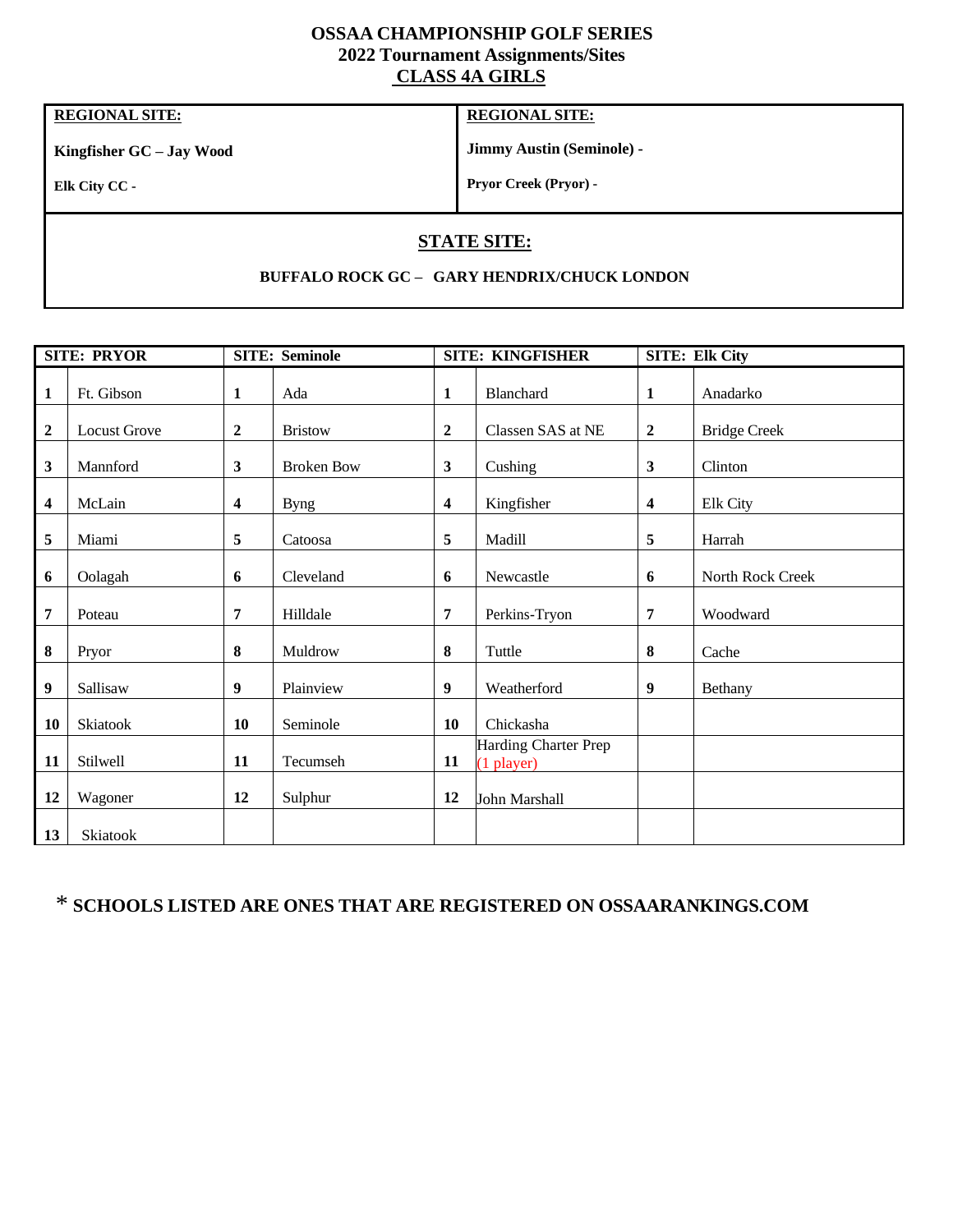## **OSSAA CHAMPIONSHIP GOLF SERIES 2022 Tournament Assignments/Sites CLASS 5A GIRLS**

**REGIONAL SITE:**

### **REGIONAL SITE:**

**McAlester Country Club**

**Lake Hefner South – Damon Hitt**

# **STATE SITE:**

#### **CHICKASAW POINT (DURANT) – MARK VENEKLASEN**

| <b>SITE: McALESTER</b>  |                      |                         | <b>SITE: LAKE HEFNER</b> |  |  |
|-------------------------|----------------------|-------------------------|--------------------------|--|--|
| $\mathbf{1}$            | Ardmore              | $\mathbf{1}$            | Altus                    |  |  |
| $\boldsymbol{2}$        | <b>Bishop Kelley</b> | $\overline{2}$          | <b>Bishop McGuiness</b>  |  |  |
| $\mathbf{3}$            | Claremore            | $\mathbf{3}$            | Carl Albert              |  |  |
| $\overline{\mathbf{4}}$ | Coweta               | $\overline{\mathbf{4}}$ | Duncan                   |  |  |
| $\sqrt{5}$              | Collinsville         | $\overline{5}$          | Eisenhower               |  |  |
| 6                       | Durant               | $6\phantom{1}$          | Elgin                    |  |  |
| $\overline{7}$          | Glenpool             | $\overline{7}$          | El Reno                  |  |  |
| $\pmb{8}$               | McAlester            | $\bf{8}$                | Guthrie                  |  |  |
| $\boldsymbol{9}$        | Memorial (Tulsa)     | $\boldsymbol{9}$        | Guymon                   |  |  |
| 10                      | Sapulpa              | 10                      | Piedmont                 |  |  |
| 11                      | Grove (1 player)     | 11                      | MacArthur                |  |  |
| 12                      | Shawnee (3 players)  | 12                      | Noble                    |  |  |
|                         |                      | 13                      | Midwest City (2 players) |  |  |
|                         |                      | 14                      | Southeast                |  |  |
|                         |                      |                         |                          |  |  |
|                         |                      |                         |                          |  |  |